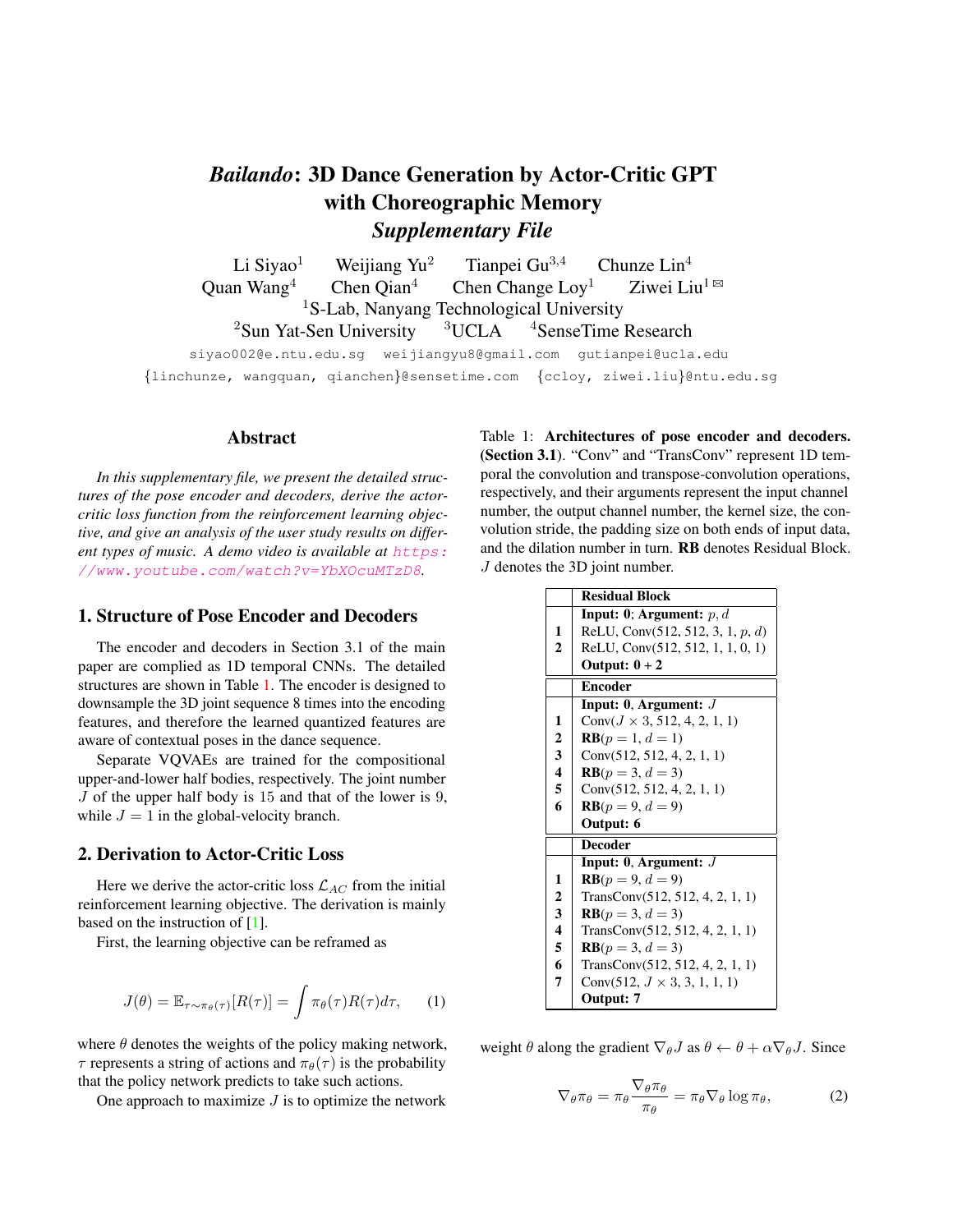

Figure 1: The distribution of our method wins on different music types compared to state of the art. Each bar indicates the percentage that *Bailando* wins in the comparison to the corresponding method.

we can rewrite  $\nabla_{\theta}J$  into

$$
\nabla_{\theta} J = \int \nabla_{\theta} \pi_{\theta}(\tau) R(\tau) d\tau \n= \int \pi_{\theta} \nabla_{\theta}(\tau) \log \pi_{\theta}(\tau) R(\tau) d\tau \n= \mathbb{E}_{\tau \sim \pi_{\theta}(\tau)} [\nabla_{\theta} \log \pi_{\theta}(\tau) R(\tau)].
$$
\n(3)

Note that  $\tau = {\mathbf{a}_t}_{t=0}^{T'-1}$  is the trajectories of actions predicted on states  $\{s_t\}_{t=0}^{T'-1}$ , the probability of trajectory  $\pi_\theta(\tau)$ predicted by the policy making network is expanded to be  $\prod_{t=0}^{T'-1} \pi_{\theta}(\mathbf{a}_t, \mathbf{s}_t)$ , where  $\pi_{\theta}(\mathbf{a}_t, \mathbf{s}_t)$  is the probability of action  $a_t$  under state  $s_t$ . Hence,

$$
\nabla_{\theta} \log \pi_{\theta}(\tau) = \sum_{t=0}^{T'-1} \nabla_{\theta} \log \pi_{\theta}(\mathbf{a}_t, \mathbf{s}_t)
$$
(4)

and we have

$$
\nabla_{\theta} J = \mathbb{E}_{\tau \sim \pi_{\theta}(\tau)} \left[ \nabla_{\theta} \log \pi_{\theta}(\tau) R(\tau) \right]
$$
\n
$$
= \mathbb{E}_{\tau \sim \pi_{\theta}(\tau)} \left[ \left( \sum_{t=0}^{T'-1} \nabla_{\theta} \log \pi_{\theta}(\mathbf{a}_t, \mathbf{s}_t) \right) \left( \sum_{t=0}^{T'-1} R(\mathbf{a}_t, \mathbf{s}_t) \right) \right]
$$
\n
$$
= \mathbb{E}_{\tau \sim \pi_{\theta}(\tau)} \left[ \sum_{t=0}^{T'-1} \nabla_{\theta} \log \pi_{\theta}(\mathbf{a}_t, \mathbf{s}_t) \left( \sum_{t'=0}^{T'-1} R(\mathbf{a}_{t'}, \mathbf{s}_{t'}) \right) \right].
$$
\n(5)

For on-policy reinforcement learning,  $\nabla_{\theta} J$  is estimated on simultaneously sampled sectional trajectories  ${(\{a_t^m, s_t^m)\}_{m=0}^{M-1}}$ , where M denotes the sampling batch size, such that the equation above is approximated to be

$$
\nabla_{\theta} J \approx \frac{1}{M} \sum_{m=0}^{M-1} \sum_{t=0}^{T'-1} \nabla_{\theta} \log \pi_{\theta}(\mathbf{a}_t^m, \mathbf{s}_t^m) \left( \sum_{t'=0}^{T'-1} R(\mathbf{a}_{t'}^m, \mathbf{s}_{t'}^m) \right).
$$
\n(6)

Note that the optimization of the policy making network for policy  $(\mathbf{a}_t^m, \mathbf{s}_t^m)$  is not expected to be influenced by the past trajectories, *i.e.*, the rewards before t. Therefore, Equation (6) is reframed as

$$
\nabla_{\theta} J \approx \frac{1}{M} \sum_{m=0}^{M-1} \sum_{t=0}^{T'-1} \nabla_{\theta} \log \pi_{\theta}(\mathbf{a}_t^m, \mathbf{s}_t^m) \left( \sum_{t'=t}^{T'-1} R(\mathbf{a}_{t'}^m, \mathbf{s}_{t'}^m) \right), \tag{7}
$$

where  $\sum_{t'=t}^{T'-1} R(\mathbf{a}_{t'}, \mathbf{s}_{t'})$  is the expected "reward to go" under policy  $(a_t, s_t)$ , which is formally named as the Q-value  $Q(\mathbf{a}_t, \mathbf{s}_t).$ 

To avoid the bias of rewards, *e.g*., all rewards are positive, the Q-value item in Equation (7) is normalized by an expected "reward to go" on state  $s_t$ , *i.e.*, the critic value  $\mathbf{v}_t = \mathbb{E}_{\mathbf{a}_t}[Q(\mathbf{a}_t, \mathbf{s}_t)],$  such that

$$
\nabla_{\theta} J \approx \frac{1}{M} \sum_{m=0}^{M-1} \sum_{t=0}^{T'-1} \nabla_{\theta} \log \pi_{\theta}(\mathbf{a}_t^m, \mathbf{s}_t^m) (Q(\mathbf{a}_t, \mathbf{s}_t) - \mathbf{v}_t)
$$
  
= 
$$
\frac{1}{M} \sum_{m=0}^{M-1} \sum_{t=0}^{T'-1} \nabla_{\theta} \log \pi_{\theta}(\mathbf{a}_t^m, \mathbf{s}_t^m) (R(\mathbf{a}_t, \mathbf{s}_t) + \mathbf{v}_{t+1} - \mathbf{v}_t).
$$
  
(8)

Looking closely to Equation (8), if the normalized "reward to go" is positive, to increase  $J$ , the policy making network will be optimized to enhance the probability of action  $\mathbf{a}_t^m$  under state  $\mathbf{s}_t^m$ . In our proposed framework, the actions are within finite selections of the choreographic memory. Hence, the optimization along with Equation (8) is equivalent to the the optimization via an weighted cross-entropy loss on the in-time self predictions of the policy making network:

$$
\mathcal{L}_{AC} =
$$

$$
\frac{1}{T'-1} \sum_{t=0}^{T'-2} \left( \sum_{h=u,l} \text{CrossEntropy}\left(\mathbf{a}_t^h, \hat{p}_{t+1}^h\right) \right) \cdot \text{sg}[\varepsilon_t],\tag{9}
$$

where  $\hat{p}_{t+1}^h = \arg \max_i \mathbf{a}_{t,i}^h$  is the pose code number predicted by the policy making network.  $\varepsilon \in \mathbb{R}^{(T'-1)\times 1}$  denotes the so-called TD-error calculated as

$$
\varepsilon_{0:T'-2} = \mathbf{r}_{0:T'-2} + \mathrm{sg}[\mathbf{v}_{1:T'-1}] - \mathbf{v}_{0:T'-2},\qquad(10)
$$

where  $\mathbf{r}_t = R(t)$ .

Note the time length in Equation (9) is  $T' - 1$  instead of  $T'$  because the length of critical values is  $T'$  and the TDerror need to be calculated by subtracting the neighboring items.